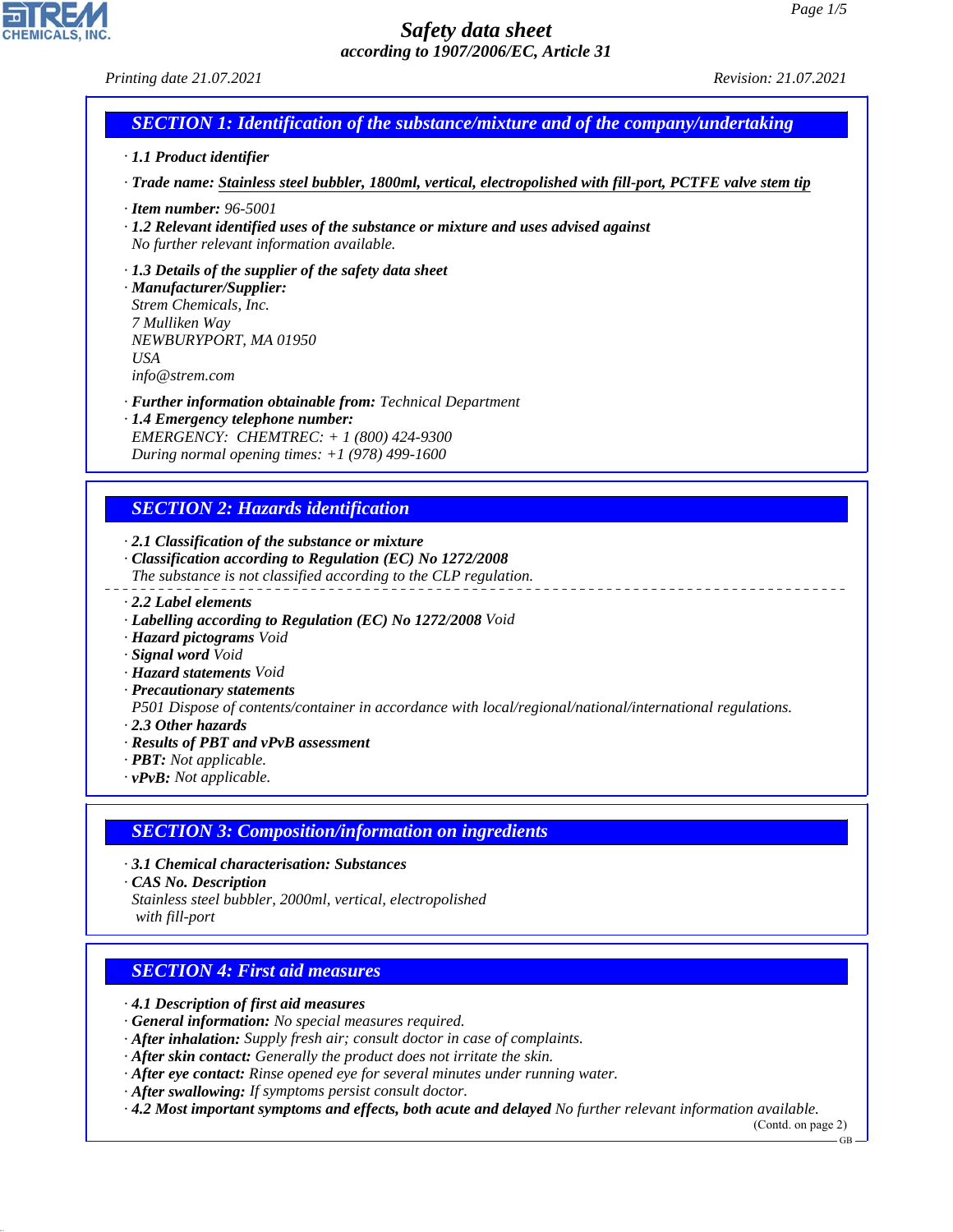*Printing date 21.07.2021 Revision: 21.07.2021*

(Contd. of page 1)

*Trade name: Stainless steel bubbler, 1800ml, vertical, electropolished with fill-port, PCTFE valve stem tip*

*· 4.3 Indication of any immediate medical attention and special treatment needed No further relevant information available.*

### *SECTION 5: Firefighting measures*

*· 5.1 Extinguishing media*

- *· Suitable extinguishing agents: Use fire extinguishing methods suitable to surrounding conditions.*
- *· 5.2 Special hazards arising from the substance or mixture No further relevant information available.*
- *· 5.3 Advice for firefighters*
- *· Protective equipment: No special measures required.*

### *SECTION 6: Accidental release measures*

*· 6.1 Personal precautions, protective equipment and emergency procedures Not required.*

- *· 6.2 Environmental precautions: Do not allow to enter sewers/ surface or ground water.*
- *· 6.3 Methods and material for containment and cleaning up: Dispose contaminated material as waste according to item 13.*
- *· 6.4 Reference to other sections*
- *See Section 7 for information on safe handling.*
- *See Section 8 for information on personal protection equipment.*

*See Section 13 for disposal information.*

# *SECTION 7: Handling and storage*

*· 7.1 Precautions for safe handling No special measures required.*

*· Information about fire - and explosion protection: No special measures required.*

*· 7.2 Conditions for safe storage, including any incompatibilities*

*· Storage:*

- *· Requirements to be met by storerooms and receptacles: No special requirements.*
- *· Information about storage in one common storage facility: Not required.*
- *· Further information about storage conditions: None.*
- *· 7.3 Specific end use(s) No further relevant information available.*

## *SECTION 8: Exposure controls/personal protection*

- *· Additional information about design of technical facilities: No further data; see item 7.*
- *· 8.1 Control parameters*
- *· Ingredients with limit values that require monitoring at the workplace: Not required.*
- *· Additional information: The lists valid during the making were used as basis.*
- *· 8.2 Exposure controls*
- *· Personal protective equipment:*
- *· General protective and hygienic measures:*
- *The usual precautionary measures are to be adhered to when handling chemicals.*
- *· Respiratory protection: Not required.*
- *· Protection of hands:*

44.1.1

*The glove material has to be impermeable and resistant to the product/ the substance/ the preparation. Due to missing tests no recommendation to the glove material can be given for the product/ the preparation/ the chemical mixture.*

*Selection of the glove material on consideration of the penetration times, rates of diffusion and the degradation*

(Contd. on page 3)

GB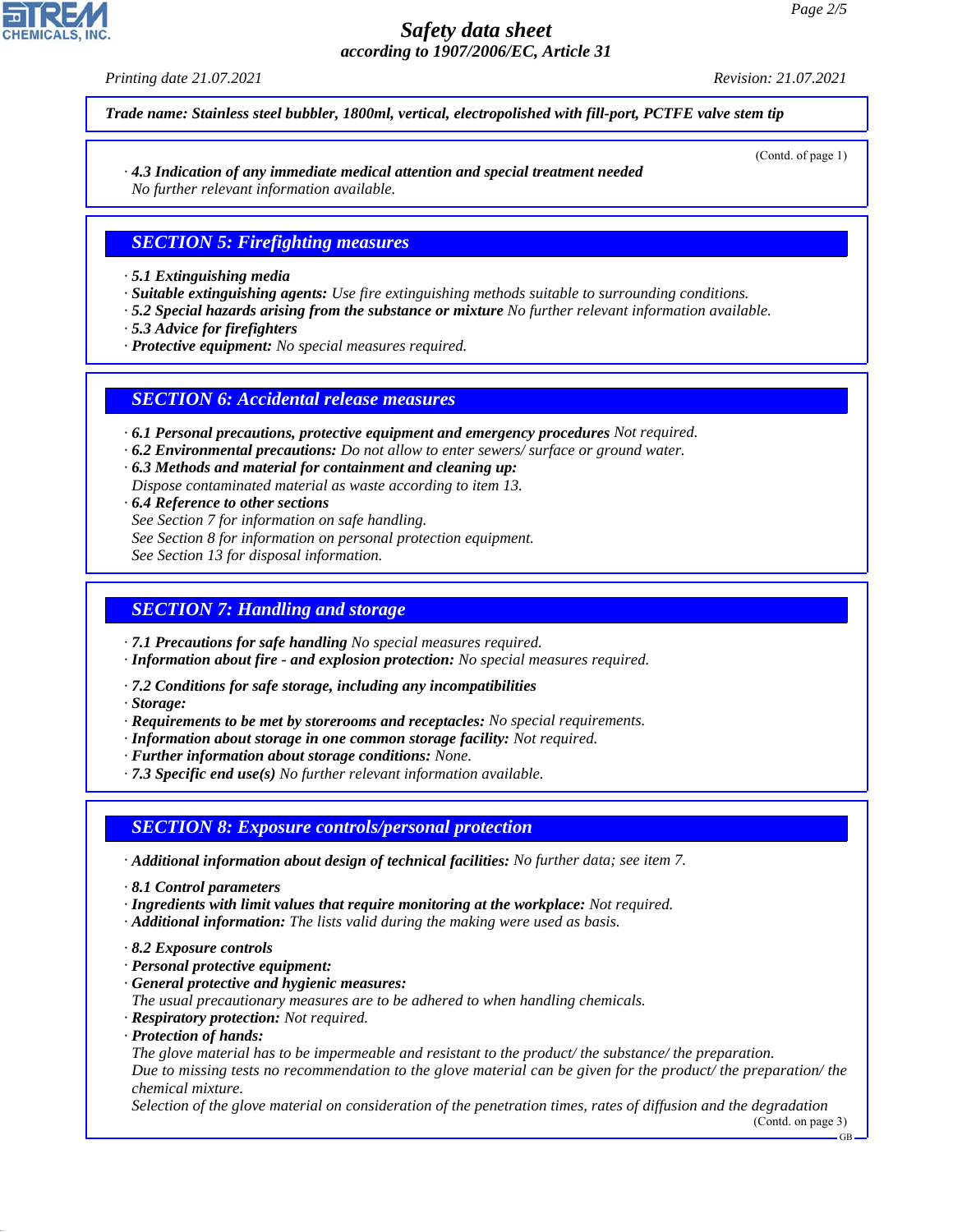

CHEMICALS, INC.

44.1.1

|                                                                                                                                                            | (Contd. of page 2)                                                                                                                                                                                                                 |
|------------------------------------------------------------------------------------------------------------------------------------------------------------|------------------------------------------------------------------------------------------------------------------------------------------------------------------------------------------------------------------------------------|
| · Material of gloves<br>varies from manufacturer to manufacturer.<br>· Penetration time of glove material<br>observed.<br>· Eye protection: Safety glasses | The selection of the suitable gloves does not only depend on the material, but also on further marks of quality and<br>The exact break through time has to be found out by the manufacturer of the protective gloves and has to be |
| · 9.1 Information on basic physical and chemical properties                                                                                                |                                                                                                                                                                                                                                    |
| <b>General Information</b>                                                                                                                                 |                                                                                                                                                                                                                                    |
| $\cdot$ Appearance:                                                                                                                                        |                                                                                                                                                                                                                                    |
| Form:                                                                                                                                                      | Solid                                                                                                                                                                                                                              |
| Colour:                                                                                                                                                    | Not determined.                                                                                                                                                                                                                    |
| $\cdot$ Odour:<br>· Odour threshold:                                                                                                                       | Characteristic<br>Not determined.                                                                                                                                                                                                  |
|                                                                                                                                                            |                                                                                                                                                                                                                                    |
| $\cdot$ pH-value:                                                                                                                                          | Not applicable.                                                                                                                                                                                                                    |
| · Change in condition                                                                                                                                      |                                                                                                                                                                                                                                    |
| Melting point/freezing point:                                                                                                                              | Undetermined.                                                                                                                                                                                                                      |
| Initial boiling point and boiling range: Undetermined.                                                                                                     |                                                                                                                                                                                                                                    |
| · Flash point:                                                                                                                                             | Not applicable.                                                                                                                                                                                                                    |
| · Flammability (solid, gas):                                                                                                                               | Product is not flammable.                                                                                                                                                                                                          |
| · Ignition temperature:                                                                                                                                    |                                                                                                                                                                                                                                    |
| <b>Decomposition temperature:</b>                                                                                                                          | Not determined.                                                                                                                                                                                                                    |
| · Auto-ignition temperature:                                                                                                                               | Not determined.                                                                                                                                                                                                                    |
| · Explosive properties:                                                                                                                                    | Product does not present an explosion hazard.                                                                                                                                                                                      |
| · Explosion limits:                                                                                                                                        |                                                                                                                                                                                                                                    |
| Lower:                                                                                                                                                     | Not determined.                                                                                                                                                                                                                    |
| <b>Upper:</b>                                                                                                                                              | Not determined.                                                                                                                                                                                                                    |
| · Vapour pressure:                                                                                                                                         | Not applicable.                                                                                                                                                                                                                    |
| $\cdot$ Density:                                                                                                                                           | Not determined.                                                                                                                                                                                                                    |
| · Relative density                                                                                                                                         | Not determined.                                                                                                                                                                                                                    |
| · Vapour density                                                                                                                                           | Not applicable.                                                                                                                                                                                                                    |
| $\cdot$ Evaporation rate                                                                                                                                   | Not applicable.                                                                                                                                                                                                                    |
| · Solubility in / Miscibility with                                                                                                                         |                                                                                                                                                                                                                                    |
| water:                                                                                                                                                     | <i>Insoluble.</i>                                                                                                                                                                                                                  |
| · Partition coefficient: n-octanol/water:                                                                                                                  | Not determined.                                                                                                                                                                                                                    |
| · Viscosity:                                                                                                                                               |                                                                                                                                                                                                                                    |
| Dynamic:                                                                                                                                                   | Not applicable.                                                                                                                                                                                                                    |
| Kinematic:                                                                                                                                                 | Not applicable.                                                                                                                                                                                                                    |
| · Solvent content:                                                                                                                                         |                                                                                                                                                                                                                                    |
| <b>Organic solvents:</b>                                                                                                                                   | $0.0\,\%$                                                                                                                                                                                                                          |
| $VOC$ (EC)                                                                                                                                                 | $0.00\%$                                                                                                                                                                                                                           |
|                                                                                                                                                            |                                                                                                                                                                                                                                    |
| <b>Solids content:</b>                                                                                                                                     | 100.0%                                                                                                                                                                                                                             |
| . 9.2 Other information                                                                                                                                    | No further relevant information available.                                                                                                                                                                                         |

(Contd. on page 4)

 $-GB$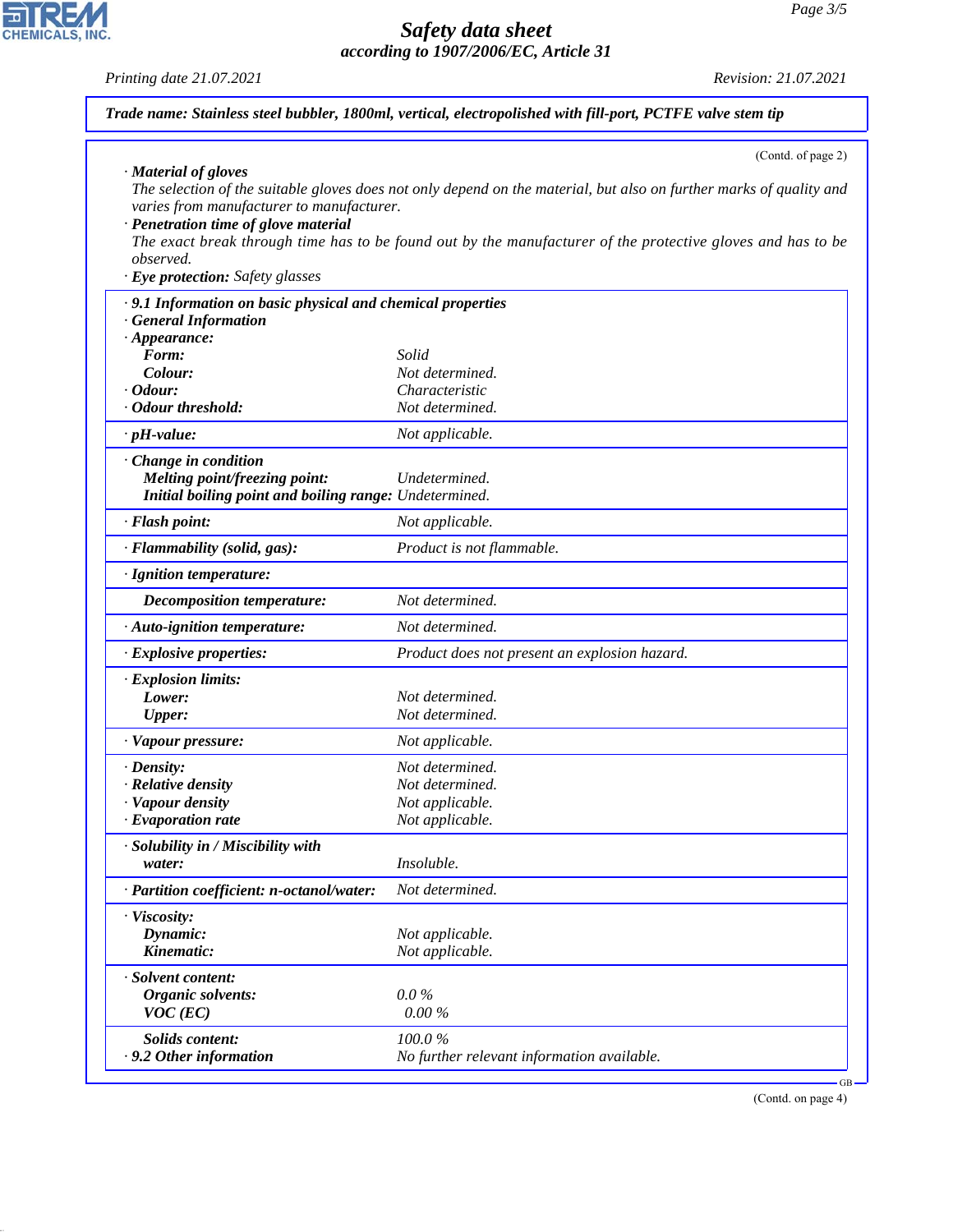*Printing date 21.07.2021 Revision: 21.07.2021*

*Trade name: Stainless steel bubbler, 1800ml, vertical, electropolished with fill-port, PCTFE valve stem tip*

(Contd. of page 3)

### *SECTION 10: Stability and reactivity*

- *· 10.1 Reactivity No further relevant information available.*
- *· 10.2 Chemical stability*
- *· Thermal decomposition / conditions to be avoided: No decomposition if used according to specifications.*
- *· 10.3 Possibility of hazardous reactions No dangerous reactions known.*
- *· 10.4 Conditions to avoid No further relevant information available.*
- *· 10.5 Incompatible materials: No further relevant information available.*
- *· 10.6 Hazardous decomposition products: No dangerous decomposition products known.*

### *SECTION 11: Toxicological information*

- *· 11.1 Information on toxicological effects*
- *· Acute toxicity Based on available data, the classification criteria are not met.*
- *· Primary irritant effect:*
- *· Skin corrosion/irritation Based on available data, the classification criteria are not met.*
- *· Serious eye damage/irritation Based on available data, the classification criteria are not met.*
- *· Respiratory or skin sensitisation Based on available data, the classification criteria are not met.*
- *· CMR effects (carcinogenity, mutagenicity and toxicity for reproduction)*
- *· Germ cell mutagenicity Based on available data, the classification criteria are not met.*
- *· Carcinogenicity Based on available data, the classification criteria are not met.*
- *· Reproductive toxicity Based on available data, the classification criteria are not met.*
- *· STOT-single exposure Based on available data, the classification criteria are not met.*
- *· STOT-repeated exposure Based on available data, the classification criteria are not met.*
- *· Aspiration hazard Based on available data, the classification criteria are not met.*

### *SECTION 12: Ecological information*

- *· 12.1 Toxicity*
- *· Aquatic toxicity: No further relevant information available.*
- *· 12.2 Persistence and degradability No further relevant information available.*
- *· 12.3 Bioaccumulative potential No further relevant information available.*
- *· 12.4 Mobility in soil No further relevant information available.*
- *· Additional ecological information:*
- *· General notes:*

44.1.1

*Water hazard class 1 (German Regulation) (Self-assessment): slightly hazardous for water*

*Do not allow undiluted product or large quantities of it to reach ground water, water course or sewage system. · 12.5 Results of PBT and vPvB assessment*

- *· PBT: Not applicable.*
- *· vPvB: Not applicable.*
- *· 12.6 Other adverse effects No further relevant information available.*

### *SECTION 13: Disposal considerations*

- *· 13.1 Waste treatment methods*
- *· Recommendation Disposal must be made according to official regulations.*

(Contd. on page 5)

GB